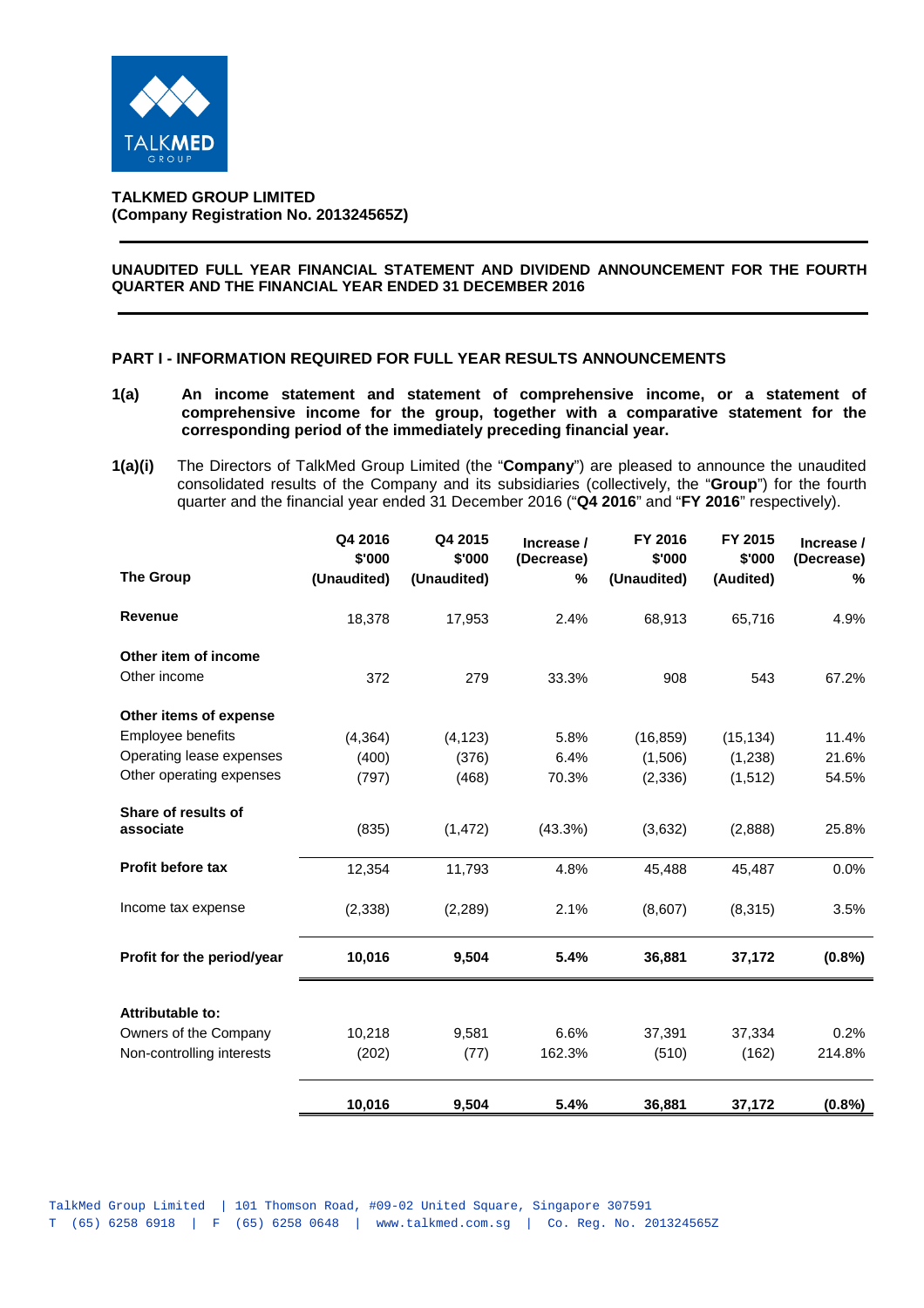# **1(a)(ii) The net profit attributable to owners of the Company includes the following charges:**

| The Group                              | Q4 2016<br>\$'000<br>(Unaudited) | Q4 2015<br>\$'000<br>(Unaudited) | Increase /<br>(Decrease)<br>% | FY 2016<br>\$'000<br>(Unaudited) | FY 2015<br>\$'000<br>(Audited) | Increase /<br>(Decrease)<br>% |
|----------------------------------------|----------------------------------|----------------------------------|-------------------------------|----------------------------------|--------------------------------|-------------------------------|
| Depreciation of plant and<br>equipment | (81)                             | (53)                             | 52.8%                         | (266)                            | (174)                          | 52.9%                         |
| Interest income                        | 326                              | 243                              | 34.2%                         | 733                              | 439                            | 67.0%                         |

**1(b)(i) A statement of financial position (for the issuer and group), together with a comparative statement as at the end of the immediately preceding financial year.**

|                                | Group       |            | Company     |            |
|--------------------------------|-------------|------------|-------------|------------|
|                                | 31/12/2016  | 31/12/2015 | 31/12/2016  | 31/12/2015 |
|                                | \$'000      | \$'000     | \$'000      | \$'000     |
|                                | (Unaudited) | (Audited)  | (Unaudited) | (Audited)  |
| <b>ASSETS</b>                  |             |            |             |            |
| <b>Non-current assets</b>      |             |            |             |            |
| Plant and equipment            | 511         | 523        |             |            |
| Investment in subsidiaries     |             |            | 4,113       | 4,113      |
| Investment in associate        | 5,004       | 8,636      | 11,524      | 11,524     |
| Prepaid operating expenses     | 14          | 15         |             |            |
|                                | 5,529       | 9,174      | 15,637      | 15,637     |
|                                |             |            |             |            |
| <b>Current assets</b>          |             |            |             |            |
| Inventories                    | 63          |            |             |            |
| Prepaid operating expenses     | 178         | 103        | 16          | 16         |
| Trade and other receivables    | 6,691       | 9,646      | 15,018      | 15,734     |
| Cash and short-term deposits   | 63,996      | 49,562     | 7,741       | 7,540      |
|                                | 70,928      | 59,311     | 22,775      | 23,290     |
| <b>Total assets</b>            | 76,457      | 68,485     | 38,412      | 38,927     |
| <b>EQUITY AND LIABILITIES</b>  |             |            |             |            |
| <b>Current liabilities</b>     |             |            |             |            |
| Trade and other payables       | 1,735       | 1,513      | 3           |            |
| Other liabilities              | 2,018       | 1,284      | 160         | 153        |
| Income tax payable             | 8,571       | 8,303      | 19          |            |
|                                | 12,324      | 11,100     | 182         | 153        |
|                                |             |            |             |            |
| <b>Net current assets</b>      | 58,604      | 48,211     | 22,593      | 23,137     |
| <b>Non-current liabilities</b> |             |            |             |            |
| Other liabilities              | 28          | 31         |             |            |
|                                |             |            |             |            |
| <b>Total liabilities</b>       | 12,352      | 11,131     | 182         | 153        |
| <b>Net assets</b>              | 64,105      | 57,354     | 38,230      | 38,774     |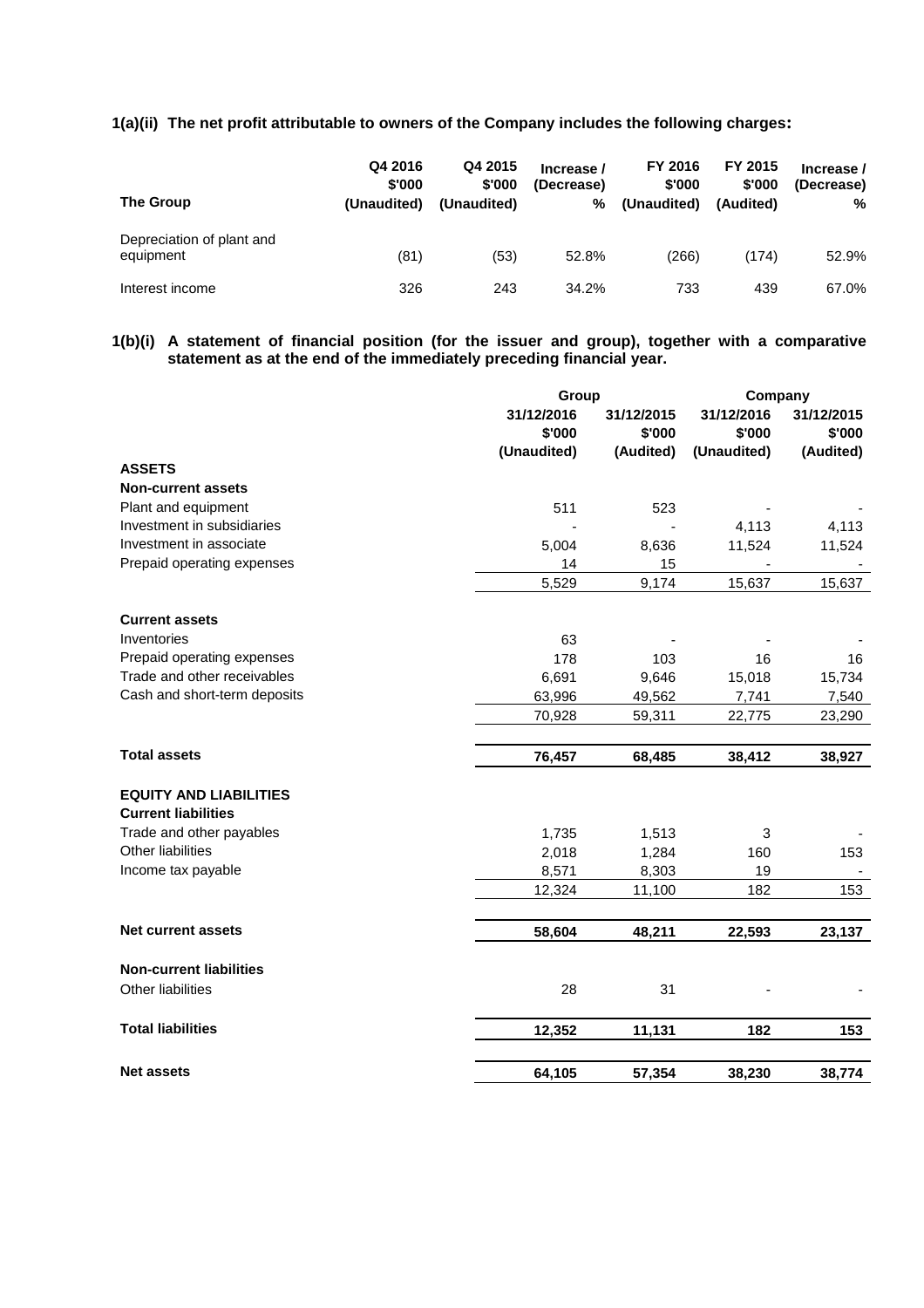**1(b)(i) A statement of financial position (for the issuer and group), together with a comparative statement as at the end of the immediately preceding financial year.**

|                                              | Group                |                      | Company              |                      |
|----------------------------------------------|----------------------|----------------------|----------------------|----------------------|
|                                              | 31/12/2016<br>\$'000 | 31/12/2015<br>\$'000 | 31/12/2016<br>\$'000 | 31/12/2015<br>\$'000 |
|                                              | (Unaudited)          | (Audited)            | (Unaudited)          | (Audited)            |
| Equity attributable to owners of the Company |                      |                      |                      |                      |
| Share capital                                | 22,273               | 22,273               | 22,273               | 22,273               |
| Merger reserve                               | (2,311)              | (2,311)              |                      |                      |
| Retained earnings                            | 43,615               | 36.354               | 15,957               | 16,501               |
|                                              | 63,577               | 56,316               | 38,230               | 38,774               |
| <b>Non-controlling interests</b>             | 528                  | 1,038                |                      |                      |
| <b>Total equity</b>                          | 64,105               | 57,354               | 38,230               | 38,774               |
| <b>Total equity and liabilities</b>          | 76,457               | 68,485               | 38,412               | 38,927               |

- **1(b)(ii) In relation to the aggregate amount of group's borrowings and debt securities, specify the following as at the end of current financial period reported on with comparative figures as at the end of the immediately preceding financial year:**
	- **(a) the amount repayable in one year or less, or on demand;** None
	- **(b) the amount repayable after one year;** None
	- **(c) whether the amounts are secured or unsecured; and** None
	- **(d) details of any collaterals.** None
- **1(c) A statement of cash flows (for the group), together with a comparative statement for the corresponding period of the immediately preceding financial year.**

|                                                      | Q4 2016<br>\$'000 | Q4 2015<br>\$'000 | FY 2016<br>\$'000 | FY 2015<br>\$'000 |
|------------------------------------------------------|-------------------|-------------------|-------------------|-------------------|
|                                                      | (Unaudited)       | (Unaudited)       | (Unaudited)       | (Audited)         |
| <b>Operating Activities</b>                          |                   |                   |                   |                   |
| Profit before tax                                    | 12,354            | 11,793            | 45,488            | 45,487            |
| Adjustments for:                                     |                   |                   |                   |                   |
| Depreciation of plant and equipment                  | 81                | 53                | 266               | 174               |
| Interest income                                      | (326)             | (243)             | (733)             | (439)             |
| Share of results of associate                        | 835               | 1,472             | 3,632             | 2,888             |
| Operating cash flows before changes in working       |                   |                   |                   |                   |
| capital                                              | 12,944            | 13,075            | 48,653            | 48,110            |
| Changes in working capital                           |                   |                   |                   |                   |
| Increase in inventories                              | (63)              |                   | (63)              |                   |
| Increase in prepaid operating expenses               | (81)              | (53)              | (74)              | (77)              |
| (Increase) / decrease in trade and other receivables | (117)             | (2,837)           | 3,064             | (446)             |
| Increase in trade and other payables                 | 174               | 104               | 222               | 180               |
| (Decrease) / increase in other liabilities           | (76)              | (232)             | 731               | 410               |
| Net changes in working capital                       | (163)             | (3,018)           | 3,880             | 67                |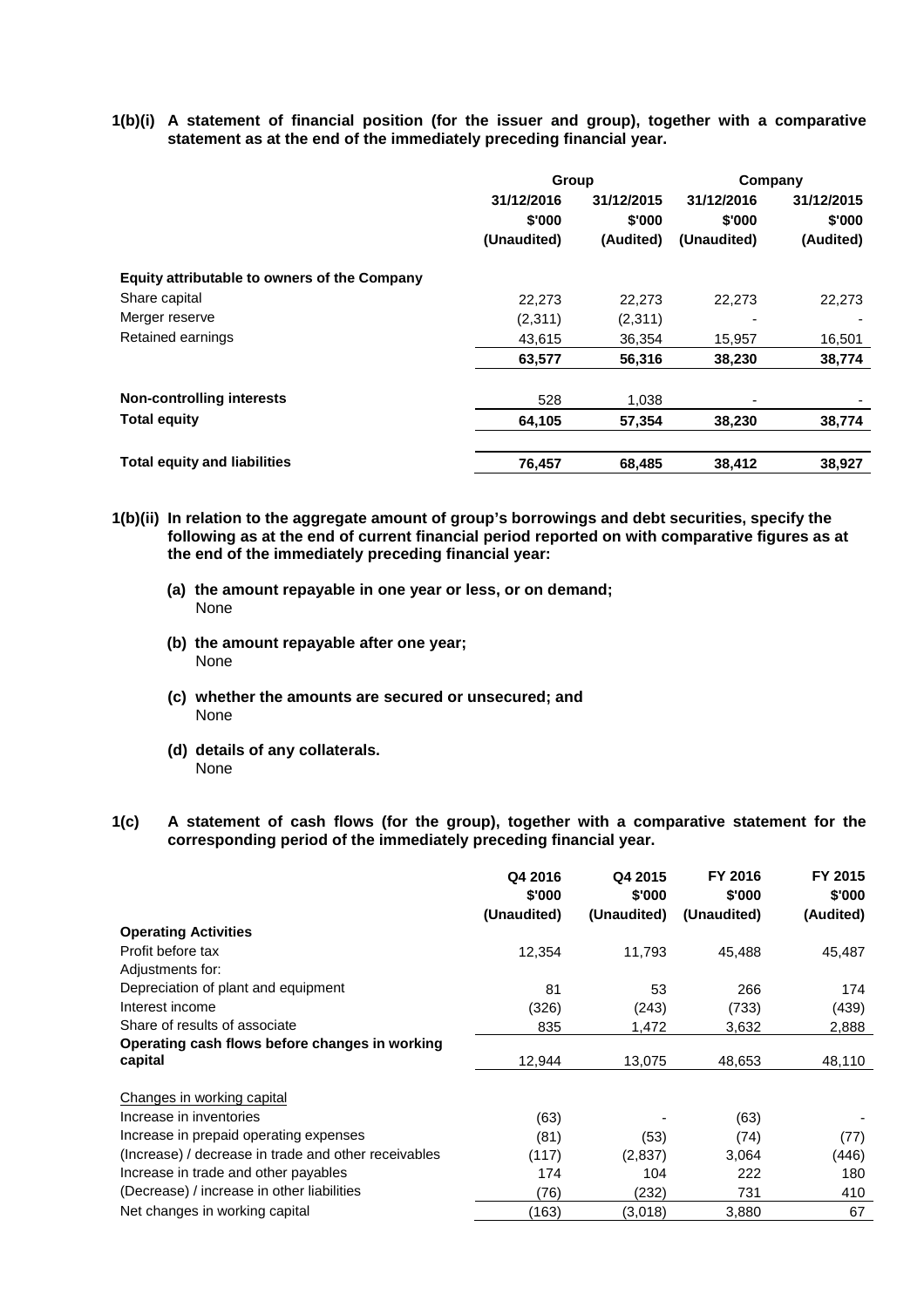**1(c) A statement of cash flows (for the group), together with a comparative statement for the corresponding period of the immediately preceding financial year.**

|                                                                                    | Q4 2016<br>\$'000<br>(Unaudited) | Q4 2015<br>\$'000<br>(Unaudited) | FY 2016<br>\$'000<br>(Unaudited) | FY 2015<br>\$'000<br>(Audited) |
|------------------------------------------------------------------------------------|----------------------------------|----------------------------------|----------------------------------|--------------------------------|
| Cash flows from operations                                                         | 12,781                           | 10,057                           | 52,533                           | 48,177                         |
| Interest received                                                                  | 110                              | 136                              | 624                              | 376                            |
| Income tax paid                                                                    | (2)                              | (18)                             | (8,339)                          | (8,070)                        |
| Net cash flows from operating activities                                           | 12,889                           | 10,175                           | 44,818                           | 40,483                         |
| <b>Investing Activities</b>                                                        |                                  |                                  |                                  |                                |
| Purchase of plant and equipment                                                    | (103)                            | (75)                             | (254)                            | (672)                          |
| Investment in an associate                                                         |                                  |                                  |                                  | (11,524)                       |
| Net cash flows used in investing activities                                        | (103)                            | (75)                             | (254)                            | (12,196)                       |
| <b>Financing Activities</b>                                                        |                                  |                                  |                                  |                                |
| Net cash inflow from non-controlling interests on<br>incorporation of a subsidiary |                                  |                                  |                                  | 1,200                          |
| Dividends paid on ordinary shares                                                  |                                  |                                  | (30,130)                         | (30,820)                       |
| Net cash flows used in financing activities                                        |                                  |                                  | (30, 130)                        | (29,620)                       |
| Net increase / (decrease) in cash and cash<br>equivalents                          | 12,786                           | 10,100                           | 14,434                           | (1, 333)                       |
| Cash and cash equivalents at beginning of the period                               | 51,210                           | 39,462                           | 49,562                           | 50,895                         |
| Cash and cash equivalents at end of the period                                     | 63,996                           | 49.562                           | 63,996                           | 49.562                         |

**1(d)(i) A statement (for the issuer and group) showing either (i) all changes in equity or (ii) changes in equity other than those arising from capitalisation issues and distributions to shareholders, together with a comparative statement for the corresponding period of the immediately preceding financial year.**

|                                         | <b>Share</b><br>capital | <b>Merger</b><br>reserve | <b>Retained</b><br>earnings | Non-<br>controlling<br><b>interests</b> | Total<br>equity |
|-----------------------------------------|-------------------------|--------------------------|-----------------------------|-----------------------------------------|-----------------|
| The Group<br>(Unaudited)                | \$'000                  | \$'000                   | \$'000                      | \$'000                                  | \$'000          |
| <b>Balance at 1 January 2016</b>        | 22,273                  | (2, 311)                 | 36,354                      | 1,038                                   | 57,354          |
| Profit for the year, representing total |                         |                          |                             |                                         |                 |
| comprehensive income for the year       |                         |                          | 37,391                      | (510)                                   | 36,881          |
| Dividends paid to shareholders          |                         |                          | (30, 130)                   |                                         | (30, 130)       |
| <b>Balance at 31 December 2016</b>      | 22,273                  | (2, 311)                 | 43,615                      | 528                                     | 64,105          |
| (Audited)                               |                         |                          |                             |                                         |                 |
| <b>Balance at 1 January 2015</b>        | 22,273                  | (2, 311)                 | 29,840                      |                                         | 49,802          |
| Profit for the year, representing total |                         |                          |                             |                                         |                 |
| comprehensive income for the year       |                         |                          | 37,334                      | (162)                                   | 37,172          |
| Incorporation of subsidiary             |                         |                          |                             | 1,200                                   | 1,200           |
| Dividends paid to shareholders          |                         | ٠                        | (30, 820)                   |                                         | (30, 820)       |
| Balance at 31 December 2015             | 22,273                  | (2, 311)                 | 36,354                      | 1,038                                   | 57,354          |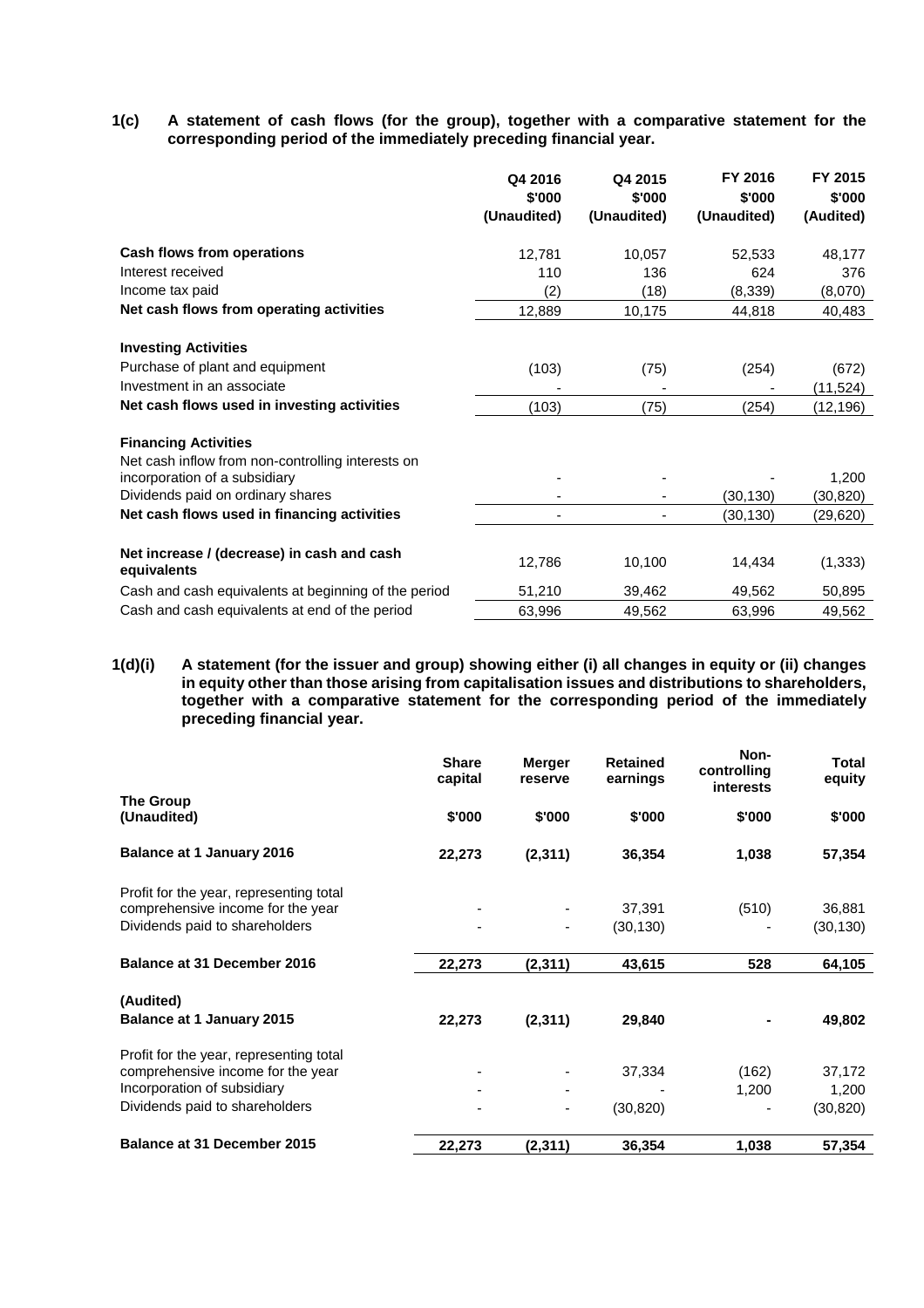**1(d)(i) A statement (for the issuer and group) showing either (i) all changes in equity or (ii) changes in equity other than those arising from capitalisation issues and distributions to shareholders, together with a comparative statement for the corresponding period of the immediately preceding financial year.**

| The Company                             | <b>Share</b><br>capital | <b>Merger</b><br>reserve | <b>Retained</b><br>earnings | Non-<br>controlling<br>interests | Total<br>equity |
|-----------------------------------------|-------------------------|--------------------------|-----------------------------|----------------------------------|-----------------|
| (Unaudited)                             | \$'000                  | \$'000                   | \$'000                      | \$'000                           | \$'000          |
| <b>Balance at 1 January 2016</b>        | 22,273                  |                          | 16,501                      |                                  | 38,774          |
| Profit for the year, representing total |                         |                          |                             |                                  |                 |
| comprehensive income for the year       |                         |                          | 29,586                      |                                  | 29,586          |
| Dividends paid to shareholders          | ۰                       |                          | (30, 130)                   |                                  | (30, 130)       |
| <b>Balance at 31 December 2016</b>      | 22,273                  | ۰                        | 15,957                      |                                  | 38,230          |
| (Audited)                               |                         |                          |                             |                                  |                 |
| <b>Balance at 1 January 2015</b>        | 22,273                  |                          | 17,476                      |                                  | 39,749          |
| Profit for the year, representing total |                         |                          |                             |                                  |                 |
| comprehensive income for the year       |                         |                          | 29,845                      |                                  | 29,845          |
| Dividends paid to shareholders          | ۰                       | -                        | (30, 820)                   |                                  | (30, 820)       |
| <b>Balance at 31 December 2015</b>      | 22,273                  |                          | 16,501                      |                                  | 38,774          |

**1(d)(ii) Details of any changes in the company's share capital arising from rights issue, bonus issue, share buy-backs, exercise of share options or warrants, conversion of other issues of equity securities, issue of shares for cash or as consideration for acquisition or for any other purpose since the end of the previous period reported on. State also the number of shares that may be issued on conversion of all the outstanding convertibles, as well as the number of shares held as treasury shares, if any, against the total number of issued shares excluding treasury shares of the issuer, as at the end of the current financial period reported on and as at the end of the corresponding period of the immediately preceding financial year.**

Not applicable.

**1(d)(iii)To show the total number of issued shares excluding treasury shares as at the end of the current financial period and as at the end of the immediately preceding year.**

|                                                         |             | Number of ordinary shares |
|---------------------------------------------------------|-------------|---------------------------|
|                                                         | 31/12/2016  | 31/12/2015                |
| Total number of issued shares excluding treasury shares | 657,143,000 | 657,143,000               |

### **1(d)(iv) A statement showing all sales, transfers, disposal, cancellation and/or use of treasury shares as at the end of the current financial period reported on.**

There are no shares held as treasury shares as at 31 December 2016 and 31 December 2015.

### **2. Whether the figures have been audited or reviewed and in accordance with which auditing standard or practice.**

The figures have not been audited nor reviewed by our auditors.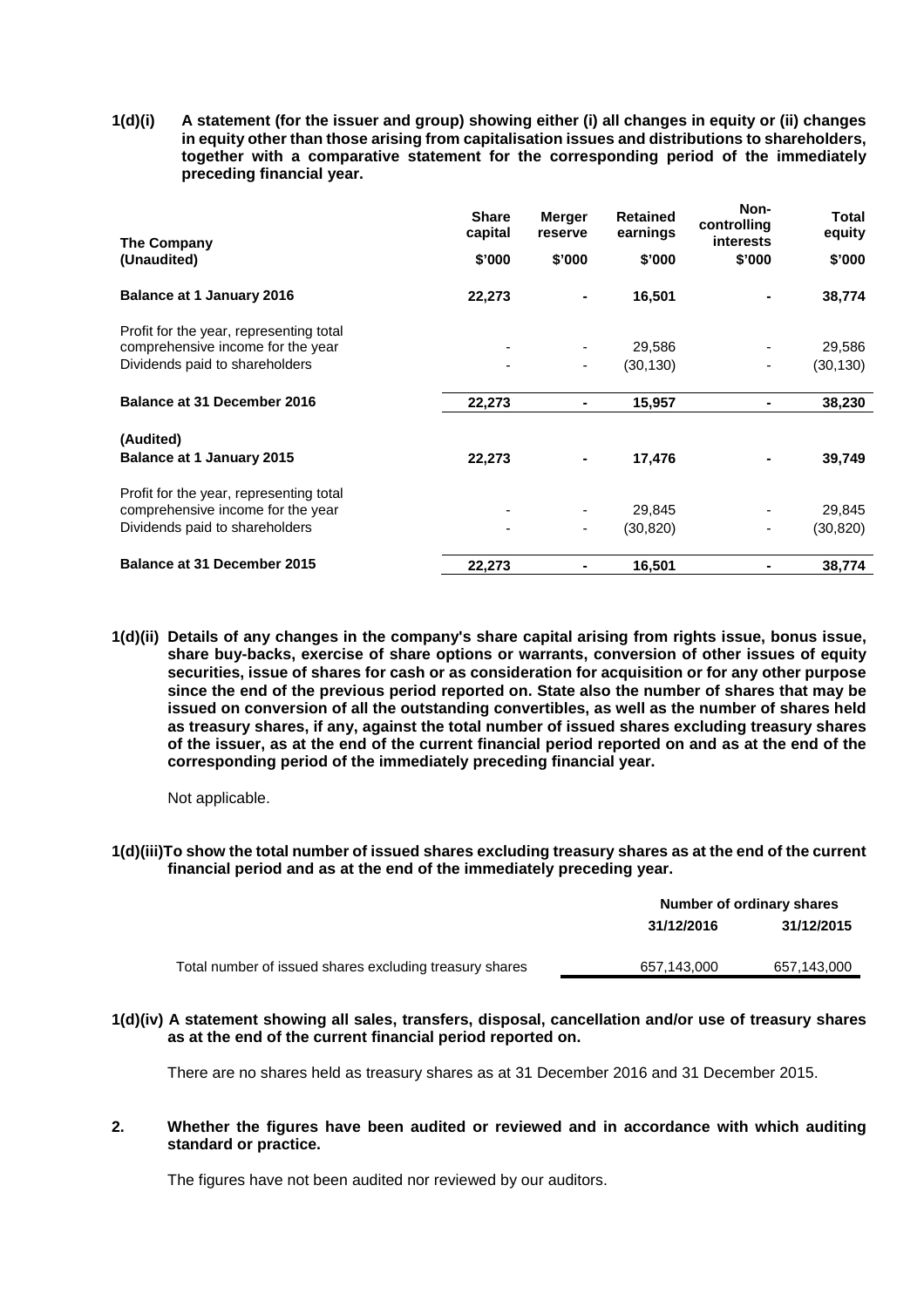## **3. Where the figures have been audited or reviewed, the auditors' report (including any qualifications or emphasis of a matter).**

Not applicable.

### **4. Whether the same accounting policies and methods of computation as in the issuer's most recently audited annual financial statements have been applied.**

Except for the adoption of the FRSs and Amendments to FRSs applicable for the financial period beginning on or after 1 January 2016, the same accounting policies and methods of computation have been applied. The adoption of new FRSs and Amendments to FRSs did not have any effect on the financial performance or position of the Group and the Company.

## **5. If there are any changes in the accounting policies and methods of computation, including any required by an accounting standard, what has changed, as well as the reasons for, and the effect of, the change.**

The Group and the Company have adopted all the new FRSs and Amendments to FRSs that are effective for the periods beginning on or after 1 January 2016. The adoption of these standards and interpretations did not have any effect on the financial performance or position of the Group and the Company.

#### **6. Earnings per ordinary share of the group for the current financial period reported on and the corresponding period of the immediately preceding financial year, after deducting any provision for preference dividends.**

|                                                                                                                  | Q4 2016     | Q4 2015     | FY 2016     | FY 2015     |
|------------------------------------------------------------------------------------------------------------------|-------------|-------------|-------------|-------------|
| The Group                                                                                                        | (Unaudited) | (Unaudited) | (Unaudited) | (Audited)   |
| Profit attributable to owners of the Company<br>(S'000)                                                          | 10.218      | 9.581       | 37.391      | 37,334      |
| Weighted average number of ordinary shares<br>used in the computation of basic and diluted<br>earnings per share | 657.143.000 | 657,143,000 | 657.143.000 | 657.143.000 |
| Basic and fully diluted earnings per share<br>(cents)                                                            | 1.55        | 1.46        | 5.69        | 5.68        |

#### **7. Net asset value (for the issuer and group) per ordinary share based on the total number of issued shares excluding treasury shares of the issuer at the end of the:-**

- **(a) current financial period reported on; and**
- **(b) Immediately preceding financial year.**

|                                                                            | Group                     |                         | Company                   |                         |  |
|----------------------------------------------------------------------------|---------------------------|-------------------------|---------------------------|-------------------------|--|
|                                                                            | 31/12/2016<br>(Unaudited) | 31/12/2015<br>(Audited) | 31/12/2016<br>(Unaudited) | 31/12/2015<br>(Audited) |  |
| Net asset value attributable to owners of the<br>Company (\$'000)          | 63.577                    | 56.316                  | 38.230                    | 38.774                  |  |
| Net asset value per ordinary share at end of<br>financial period (cents) * | 9.67                      | 8.57                    | 5.82                      | 5.90                    |  |

\**The calculation of net asset value per ordinary share was based on 657,143,000 shares for all periods.*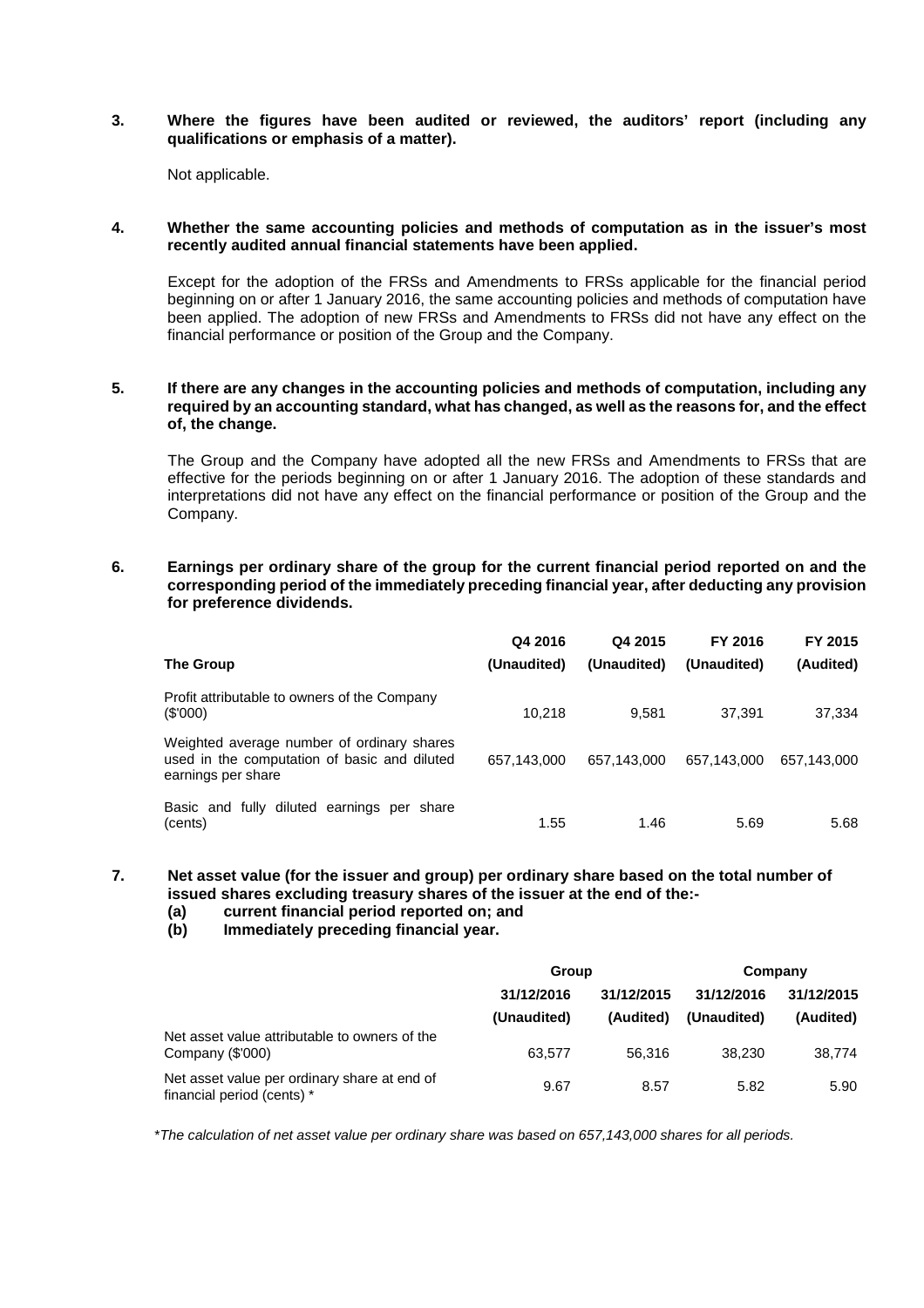- **8. A review of the performance of the group, to the extent necessary for a reasonable understanding of the group's business. It must include a discussion of the following:-**
	- **(a) any significant factors that affected the turnover, costs and earnings of the group for the current financial period reported on, including (where applicable) seasonal or cyclical factors; and**
	- **(b) any material factors that affected the cash flow, working capital, assets or liabilities of the group during the current financial period reported on.**

#### **Performance Review**

#### **Q4 2016 and FY 2016**

#### **Revenue**

In Q4 2016, revenue for the Group grew by \$0.43 million or 2.4% from \$17.95 million in Q4 2015 to \$18.38 million.

The Group's revenue for FY 2016 was \$68.91 million, an increase of \$3.19 million or 4.9% from \$65.72 million for the financial year ended 31 December 2015 ("**FY 2015**")**.**

The increase in revenue in both Q4 2016 and FY 2016 was mainly attributed to the increase in revenue from patients.

Revenue derived from our operations in Vietnam, which is carried out by our 60%-owned subsidiary, TalkMed Vietnam Pte. Ltd., during the year amounted to \$0.40 million. This was an increase of \$0.07 million or 21.3% over last year.

Revenue derived from our subsidiary, Stem Med Pte. Ltd. ("**Stem Med**") for stem cell processing and storage services during the year amounted to \$0.40 million. This was an increase of \$0.30 million or 300.0% over last year as Stem Med commenced its operations in July 2015.

### **Other item of income**

#### Other income

The Group's other income comprised interest received on fixed deposit, government-paid childcare and maternity leave and grant from government under the Wage Credit Scheme, Temporary Employment Credit, Special Employment Credit and Capability Development Grant.

In Q4 2016, other income grew by \$0.09 million or 33.3%. The Group's other income for FY 2016 was \$0.91 million, an increase of \$0.37 million or 67.2% from \$0.54 million in FY 2015.

The increase in other income in both Q4 2016 and FY 2016 was mainly attributed to interest received from fixed deposits which increased by \$0.08 million or 34.2% and \$0.29 million or 67.0% respectively compared to the previous corresponding period.

### **Other items of expense**

#### Employee benefits

Employee benefits comprised remuneration paid to doctors, nurses as well as other medical and administrative support staff. These include salaries and wages, allowances, CPF contributions, bonuses and staff benefits.

In Q4 2016, employee benefits increased by \$0.24 million or 5.8% from \$4.12 million in Q4 2015 to \$4.36 million. The increase was mainly due to increase in staff remuneration, higher bonuses and additional staff recruited during the period.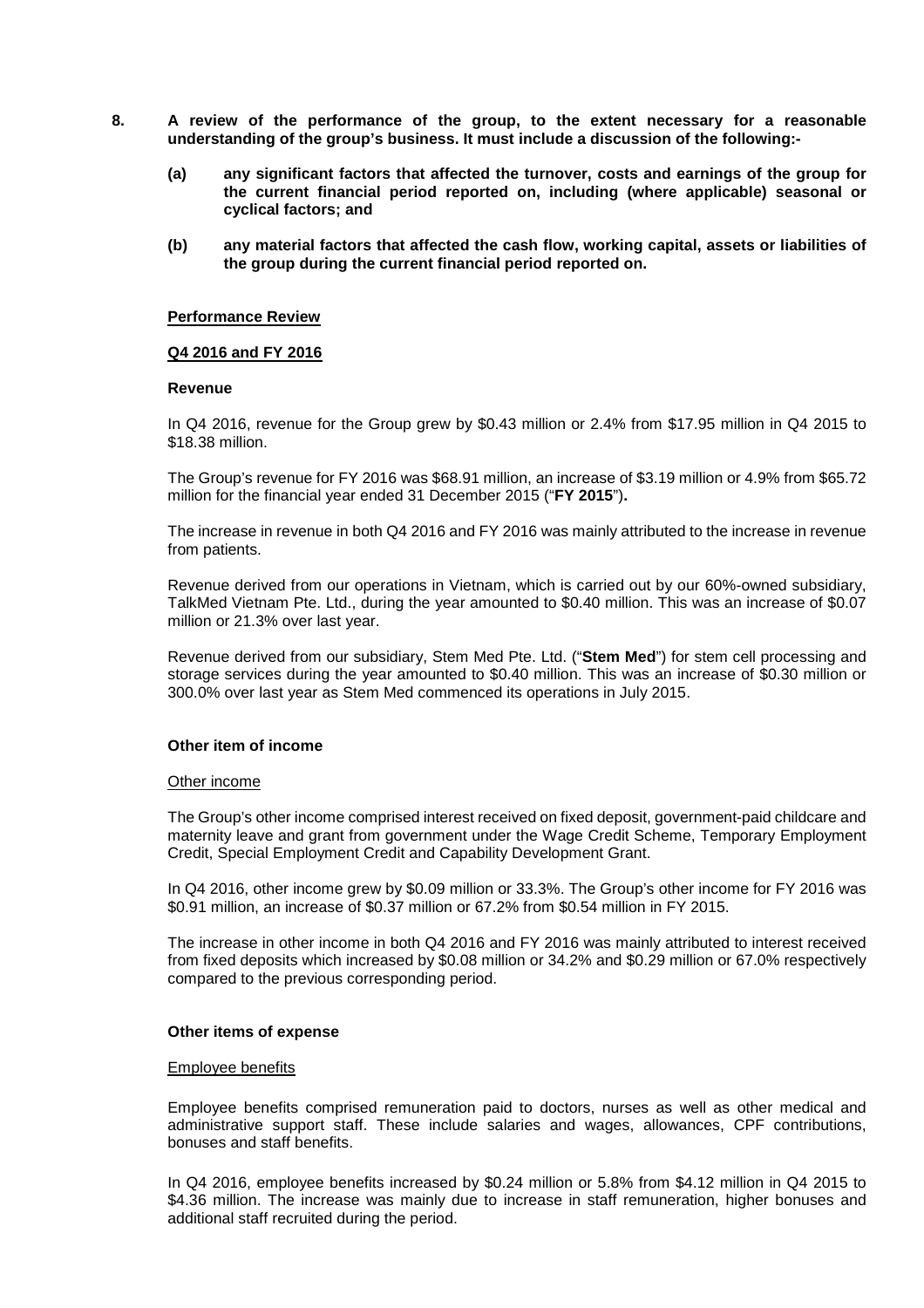# **Other items of expense (cont'd)**

#### Employee benefits (cont'd)

Employee benefits for FY 2016 increased by \$1.73 million or 11.4% from \$15.13 million in FY 2015 to \$16.86 million in FY 2016. The increase was mainly due to an increase in staff salary, higher bonuses paid out and additional staff recruited during the year to support growing business activities.

#### Operating lease expenses

In Q4 2016, operating lease expenses increased by \$0.02 million or 6.4% from \$0.38 million in Q4 2015 to \$0.40 million in Q4 2016. The increase was due to a new operating lease that was effected in October 2016.

Operating lease expenses for FY 2016 increased by \$0.27 million or 21.6% from \$1.24 million in FY 2015 to \$1.51 million in FY 2016. The increase was due to new operating lease effected in October 2016 and the full year effect of an operating lease that was effected in June 2015 offset against a lease that was terminated in September 2015.

#### Other operating expenses

Other operating expenses comprised mainly professional and legal fees, directors' fees, expenses from marketing activities, insurance, depreciation and laboratory consumable and services.

In Q4 2016, other operating expenses increased by \$0.33 million or 70.3% from \$0.47 million in Q4 2015 to \$0.80 million in Q4 2016.

Other operating expenses for FY 2016 increased by \$0.83 million or 54.5% from \$1.51 million in FY 2015 to \$2.34 million in FY 2016.

The increase in operating expense in both Q4 2016 and FY2016 was mainly due to increase in overhead expenses incurred by Stem Med which commenced operations in July 2015.

#### Share of results of associate

The Group's share of loss after tax of associate, Hong Kong Integrated Oncology Centre Holdings Limited ("**HKH**") was \$0.84 million and \$3.63 million in Q4 2016 and FY 2016 respectively. The loss was mainly due to higher operating expenses as HKH is in its gestation period.

#### **Income tax expense**

Income tax expense increased by \$0.05 million or 2.1% from \$2.29 million in Q4 2015 to \$2.34 million in Q4 2016 due to higher profits in Q4 2016. The effective tax rate for Q4 2016 and Q4 2015 were 18.9% and 19.4% respectively.

Income tax expense for FY 2016 increased by \$0.29 million or 3.5% from \$8.32 million in FY 2015 to \$8.61 million due to higher profits in FY 2016. The effective tax rate for FY 2016 is 18.9% as compared to 18.3% in FY 2015.

### **Profit after tax**

The Group recorded profit after tax of \$10.02 million in Q4 2016 as compared to \$9.50 million in Q4 2015. The increase of \$0.52 million or 5.4% was mainly due to higher revenue generated in Q4 2016 as compared to Q4 2015.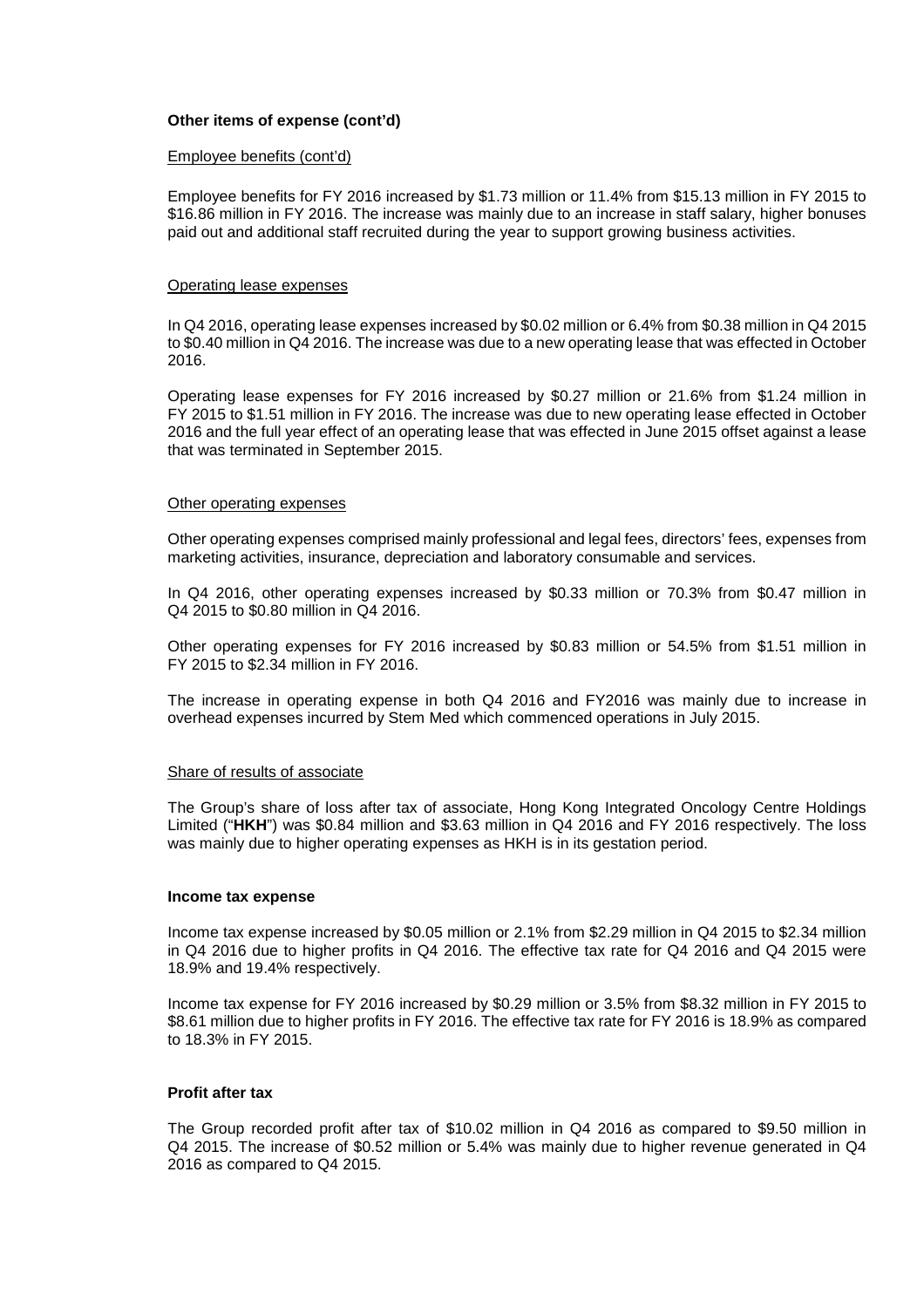### **Profit after tax (cont'd)**

In FY 2016, the Group recorded profit after tax of \$36.88 million as compared to \$37.17 million in FY 2015. This was a decrease of \$0.29 million or 0.8% due to higher operating expenses and share of results of associate in Hong Kong partially offset by increase in revenue.

## **Review of the Group's financial position**

#### **Non-current assets**

The Group's non-current assets comprised plant and equipment and investment in an associate. Noncurrent assets decreased by \$3.65 million which was mainly attributable to a decrease in the carrying amount of our investment in associate pursuant to taking up the share of loss of associate of \$3.63 million during the year.

### **Current assets**

Current assets comprised inventories, prepaid operating expenses, trade and other receivables and cash and short-term deposits. Current assets increased by \$11.62 million which was mainly attributed to the increase in cash and short-term deposits of \$14.43 million, inventories of \$0.06 million and prepaid operating expenses of \$0.08 million, partially offset by decrease in trade and other receivables of \$2.95 million. The increase in cash and short-term deposits was mainly attributable to cash flows from operating activities while the decrease in trade and other receivables was mainly due to the payments received from trade debtors.

### **Current liabilities**

Current liabilities comprised trade and other payables, other liabilities and income tax payable. Current liabilities increased by \$1.22 million. Trade and other payables and other liabilities increased by \$0.22 million and \$0.73 million respectively due to accruals of payables and expenses at year end. Income tax payable increased by \$0.27 million due to higher profits.

### **Non-current liabilities**

Non-current liabilities comprised other liabilities of \$0.03 million which is related to deferred revenue in respect of the fees that were charged by Stem Med for the storage of stem cells which would be recognised over the period of storage.

### **Equity attributable to owners of the Company**

The increase was mainly attributable to profits earned during the year.

#### **Non-controlling interests**

This related to the 40% non-controlling interests' share of Stem Med's net equity.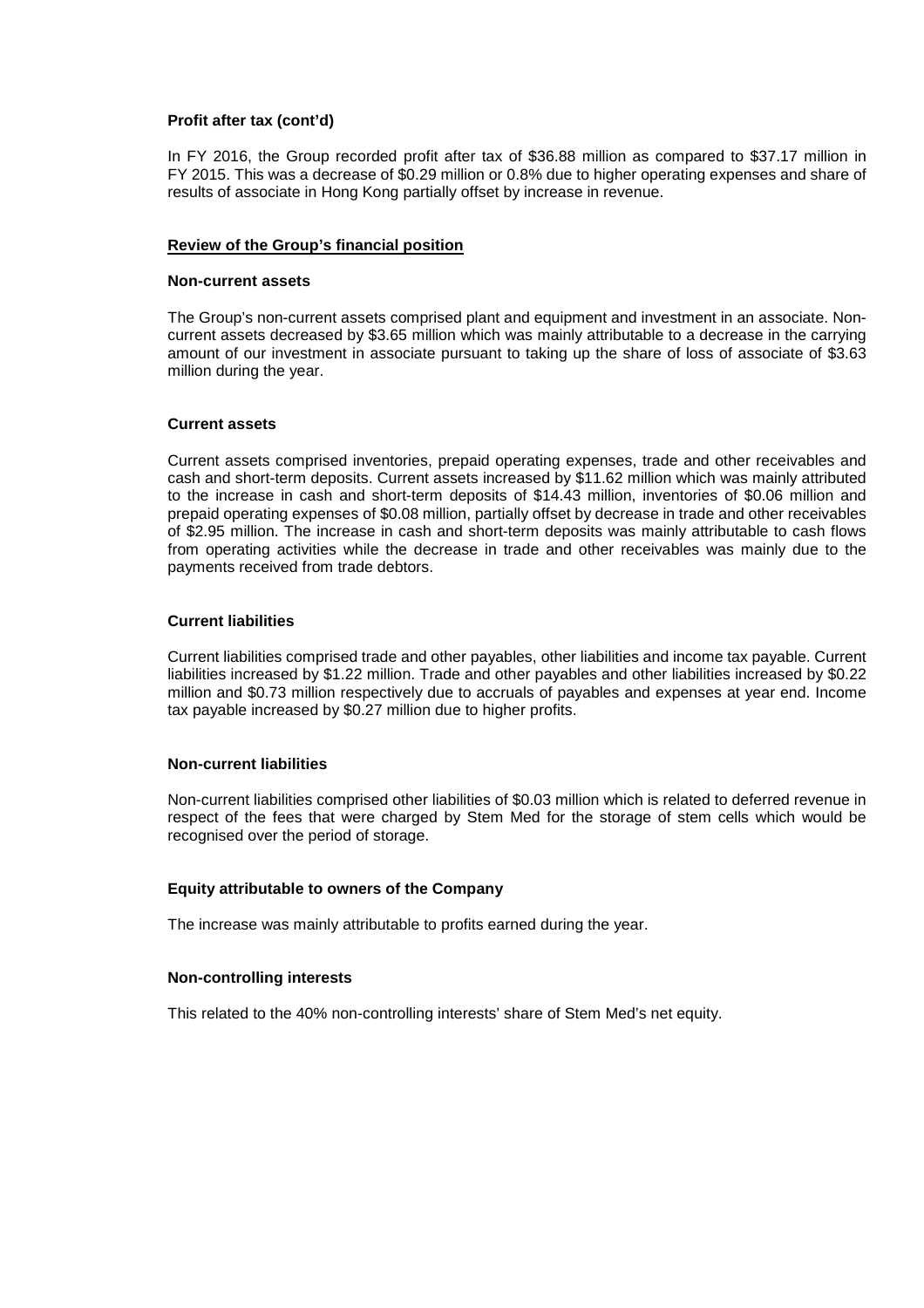# **Review of the Group's cash flow**

# **Q4 2016**

### **Operating activities**

In Q4 2016, net cash flows from operating activities amounted to \$12.89 million. This comprised operating cash flows before changes in working capital of \$12.94 million and interest received of \$0.11 million less net changes in working capital of \$0.16 million. The net increase in working capital of \$0.16 million was mainly due to an increase in inventories of \$0.06 million, prepaid operating expenses of \$0.08 million and trade and other receivables of \$0.12 million, a decrease in other liabilities of \$0.07 million offset by an increase in trade and other payables of \$0.17 million.

## **Investing activities**

Net cash used in investing activities of \$0.10 million was attributable to purchase of plant and equipment by a subsidiary, Stem Med.

### **Net increase in cash and cash equivalents**

The above resulted in net increase in cash and cash equivalents of \$12.79 million.

# **FY 2016**

### **Operating activities**

In FY 2016, net cash flows from operating activities amounted to \$44.82 million. This comprised operating cash flows before changes in working capital of \$48.65 million, net changes in working capital of \$3.88 million, interest received of \$0.62 million less income tax paid of \$8.33 million. The net decrease in working capital of \$3.88 million was mainly due to a decrease in trade and other receivables of \$3.06 million, an increase in trade and other payables as well as other liabilities of \$0.22 million and \$0.73 million respectively, offset by an increase in inventories and prepaid operating expenses of \$0.06 million and \$0.07 million respectively.

### **Investing activities**

Net cash used in investing activities of \$0.25 million was attributable to purchase of plant and equipment by Stem Med.

### **Financing activities**

Net cash used in financing activities was \$30.13 million and was attributable to the payment of dividends to shareholders.

### **Net increase in cash and cash equivalents**

The above resulted in net increase in cash and cash equivalents of \$14.43 million. Cash and cash equivalents totalled \$64.00 million as at 31 December 2016.

### **9. Where a forecast, or a prospect statement, has been previously disclosed to shareholders, any variance between it and the actual results.**

Not applicable.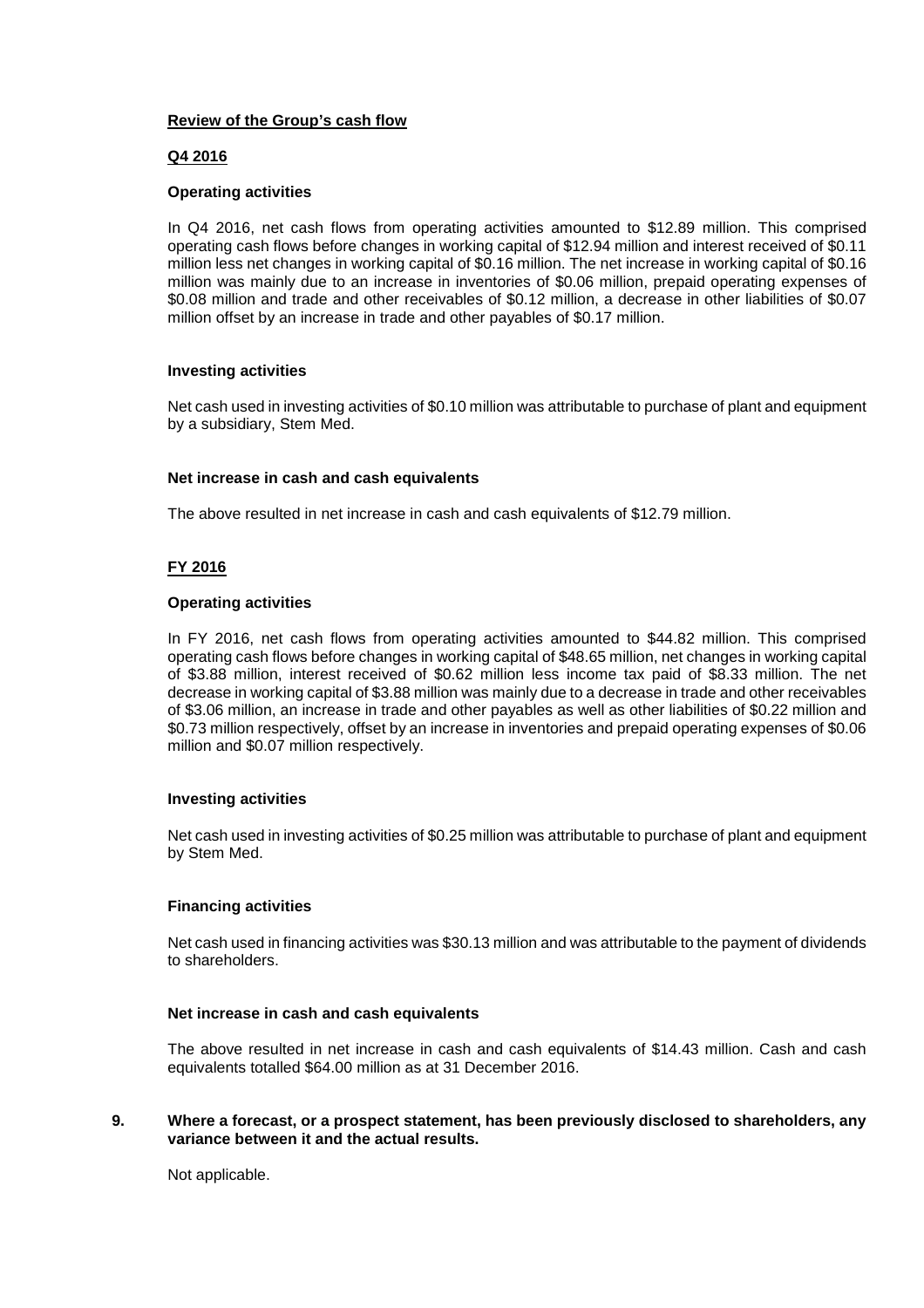## **10. A commentary at the date of the announcement of the significant trends and competitive conditions of the industry in which the group operates and any known factors or events that may affect the group in the next reporting period and the next 12 months.**

Our business is dependent to a large extent on the economic performance of Singapore and countries in South East Asia.

The Group is facing pressure on revenue from the strength of the Singapore dollar vis-à-vis the currencies as well as the economic conditions of the neighbouring countries.

### **11. If a decision regarding dividend has been made, the required information has been disclosed.**

### **(a) Whether an interim (final) ordinary dividend has been declared or recommended**

As set out on page 51 of the Company's offer document dated 17 January 2014, the Group has a dividend policy that recommends an annual dividend of up to 75 per cent of our net profit attributable to shareholders as dividends to our shareholders. However, the Board has recommended a final one-tier tax exempt dividend of \$0.02283 per share in respect of FY 2016 (the "**Final Dividend**") which, together with the interim dividend of \$0.02280 per share that was paid on 22 August 2016, will constitute 80.2% of FY 2016 net profit attributable to owners of the Company.

### **(b) (i) Amount per share**

\$0.02283 per share.

### **(ii) Previous corresponding period**

\$0.02305 per share.

**(c) Whether the dividend is before tax, net of tax or tax exempt. If before tax or net of tax, state the tax and the country where the dividend is derived. (If the dividend is not taxable in the hands of shareholders, this must be stated)**

The dividend is one-tier tax exempt.

### **(d) The date the dividend is payable**

The proposed Final Dividend, if approved by the shareholders of the Company at the Annual General Meeting to be held on 25 April 2017, will be paid on 11 May 2017.

## **(e) The date on which Registrable Transfers received by the Company (up to 5.00 pm) will be registered before entitlements to the dividend are determined.**

**NOTICE IS HEREBY GIVEN** that, subject to the approval of the shareholders of the Company to the proposed Final Dividend at the Annual General Meeting to be held on 25 April 2017, the Share Transfer Books and Register of Members of the Company will be closed at 5:00 p.m. on 3 May 2017 for the purpose of determining entitlements of ordinary shareholders to the tax exempt (onetier) Final Dividend of 2.283 Singapore cents per ordinary share for the financial year ended 31 December 2016.

Duly completed registrable transfers received by the Company's Share Registrar, B.A.C.S. Private Limited at 8 Robinson Road, #03-00 ASO Building, Singapore 048544, up to 5:00 p.m. on 3 May 2017 will be registered before entitlements to the Final Dividend are determined. Members whose securities accounts with The Central Depository (Pte) Ltd. are credited with the Company's ordinary shares as at 5:00 p.m. on 3 May 2017 will be entitled to the Final Dividend. Payment of the Final Dividend, if approved by the members at the Annual General Meeting to be held on 25 April 2017, will be made on 11 May 2017.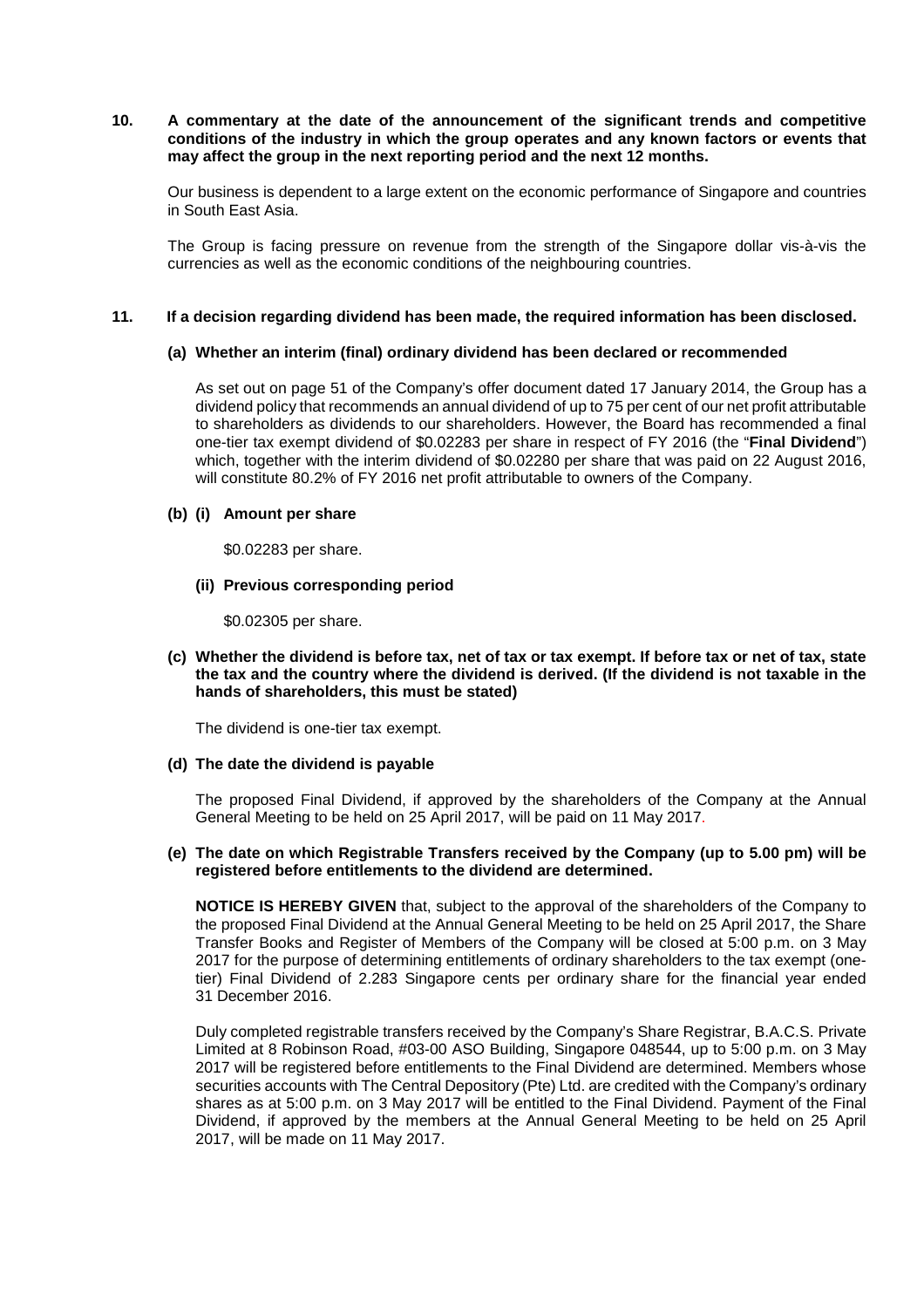# **12. If no dividend has been declared (recommended), a statement to that effect.**

Not applicable.

## **13. If the Group has obtained a general mandate from the shareholders for IPTs, the aggregate value of such transactions as required under Rule 920(1)(a)(ii). If no IPT mandate has been obtained, a statement to that effect.**

The Group does not have a general mandate from its shareholders for Interested Person Transactions pursuant to Rule 920(1)(a)(ii).

# **14**. **Interested Persons Transactions**

The Company and its subsidiaries had the following Interested Persons Transactions during FY 2016.

| <b>Name of Interested Persons</b> | Aggregate value of all IPTs<br>during the financial year<br>under review (excluding<br>transactions less than<br>\$100,000 and transactions<br>conducted under<br>shareholders' mandate<br>pursuant to Rule 920)<br>\$'000 | Aggregate value of all IPTs<br>during the financial year<br>under review conducted<br>under shareholders' mandate<br>pursuant to Rule 920<br>(excluding transactions less)<br>than \$100,000)<br>\$'000 |
|-----------------------------------|----------------------------------------------------------------------------------------------------------------------------------------------------------------------------------------------------------------------------|---------------------------------------------------------------------------------------------------------------------------------------------------------------------------------------------------------|
| Dr. Ang Peng Tiam                 | 202                                                                                                                                                                                                                        | N.A.                                                                                                                                                                                                    |
| P.T. Ang Medical Services Pte Ltd | 873                                                                                                                                                                                                                        | N.A.                                                                                                                                                                                                    |
| StemCord Pte Ltd <sup>(1)</sup>   | 494                                                                                                                                                                                                                        | N.A.                                                                                                                                                                                                    |

Note:<br> $\frac{(1)}{(1)}$ 

(1) Dr Ang is also a Director and a substantial shareholder of StemCord Pte Ltd ("StemCord") holding 17.35% in StemCord. Pursuant to Rule 904 of the Catalist Rules, charges by and payments made by StemCord on behalf of Stem Med, a subsidiary of the Company, constitutes an interested person transaction.

# **PART II – ADDITIONAL INFORMATION REQUIRED FOR FULL YEAR ANNONCEMENT**

**15. Segmented revenue and results for operating segments (of the group) presented in the issuer's most recently audited annual financial statements, with comparative information for the immediately preceding year.**

|                                        | FY 2016<br>\$'000 | FY 2015<br>\$'000 |
|----------------------------------------|-------------------|-------------------|
| Revenue by geographical segment        | (Unaudited)       | (Audited)         |
| Provision of medical oncology services |                   |                   |
| Singapore<br>٠                         | 68,109            | 65,286            |
| Vietnam<br>۰                           | 402               | 331               |
| <b>Stem Cell Services</b>              |                   |                   |
| Singapore<br>۰                         | 402               | 99                |
|                                        | 68,913            | 65,716            |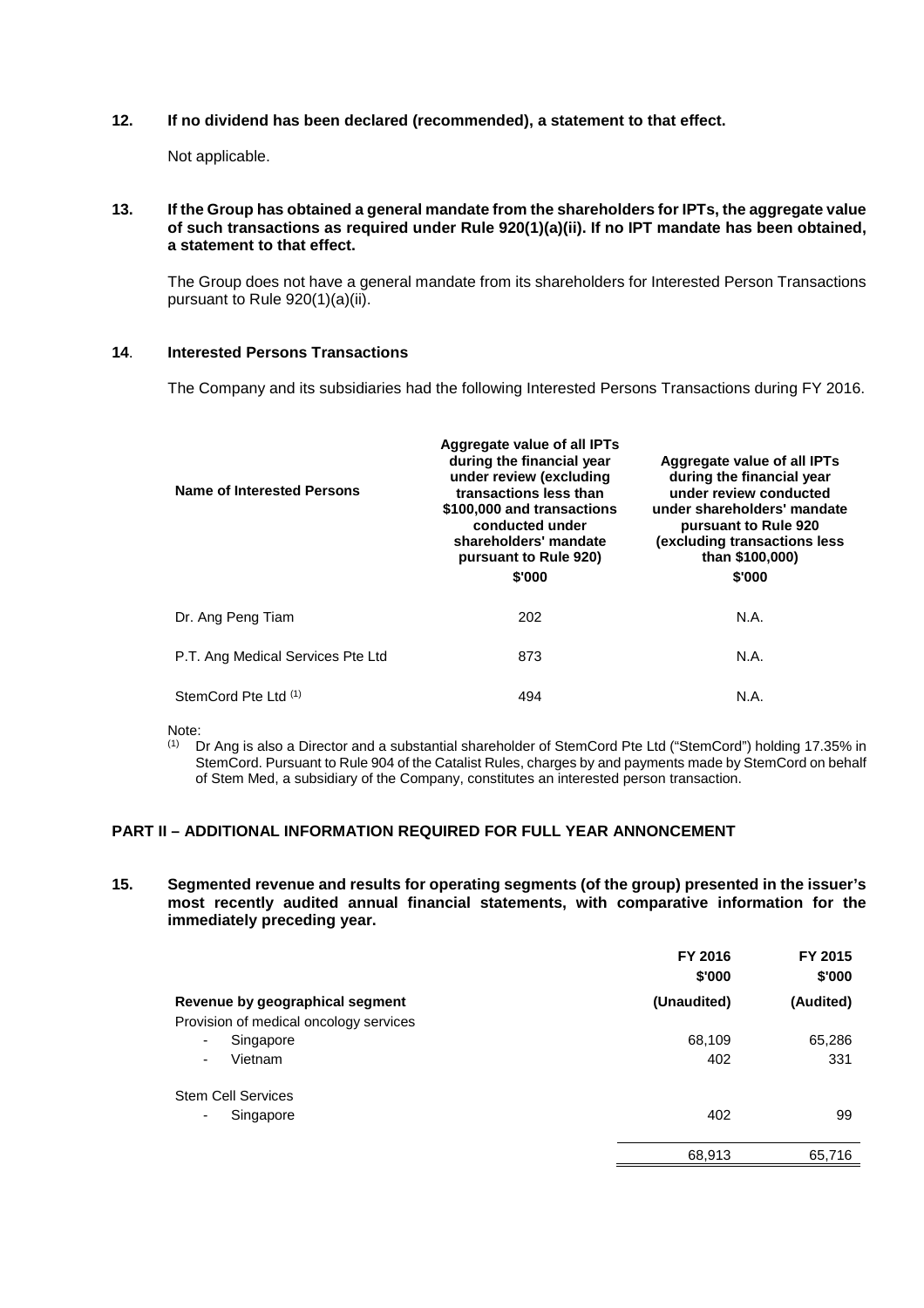# **16. In the review of performance, the factors leading to any material changes in contributions to turnover and earnings by the operating segments.**

Please refer to item 8.

### **17. Breakdown of sales as follows:-**

|                                                          | Group                               |                                   |                              |
|----------------------------------------------------------|-------------------------------------|-----------------------------------|------------------------------|
|                                                          | 31/12/2016<br>\$'000<br>(Unaudited) | 31/12/2015<br>\$'000<br>(Audited) | Increase/<br>(decrease)<br>℅ |
| Sales reported for the first half year                   | 33.477                              | 32.091                            | 4.3%                         |
| Operating profit after tax reported for first half year  | 18.395                              | 19,811                            | $(7.1\%)$                    |
| Sales reported for the second half year                  | 35.436                              | 33,625                            | 5.4%                         |
| Operating profit after tax reported for second half year | 18.486                              | 17,361                            | 6.5%                         |

#### **18. A breakdown of the total annual dividend (in dollar value) for the issuer's latest full year and its previous full year as follows:-**

Please refer to item 11 for the Final Dividend declared in respect of FY 2016.

| Dividends decalred and paid to the<br><b>Compay's shareholders</b> |                     | For the year<br>ended 31 <sup>st</sup><br><b>December</b> | Actual<br>payment date     | FY 2016<br>\$'000 | <b>FY2015</b><br>\$'000 |
|--------------------------------------------------------------------|---------------------|-----------------------------------------------------------|----------------------------|-------------------|-------------------------|
| Final dividend                                                     | One-tier tax exempt | 2014<br>2015                                              | 15 May 2015<br>13 May 2016 | 15.147            | 15.969                  |
| 1 <sup>st</sup> interim dividend                                   | One-tier tax exempt | 2015<br>2016                                              | 18 Sep 2015<br>22 Aug 2016 | 14.983            | 14,851                  |

|                | 30,130     | 30,820                                                                                                  |  |
|----------------|------------|---------------------------------------------------------------------------------------------------------|--|
|                |            | Proposed dividend to the<br><b>Company's shareholders</b><br>but not recognised as a<br>liability as at |  |
|                | 31/12/2016 | 31/12/2015                                                                                              |  |
|                | \$'000     | \$'000                                                                                                  |  |
| Final dividend | 15,003     | 15,147                                                                                                  |  |